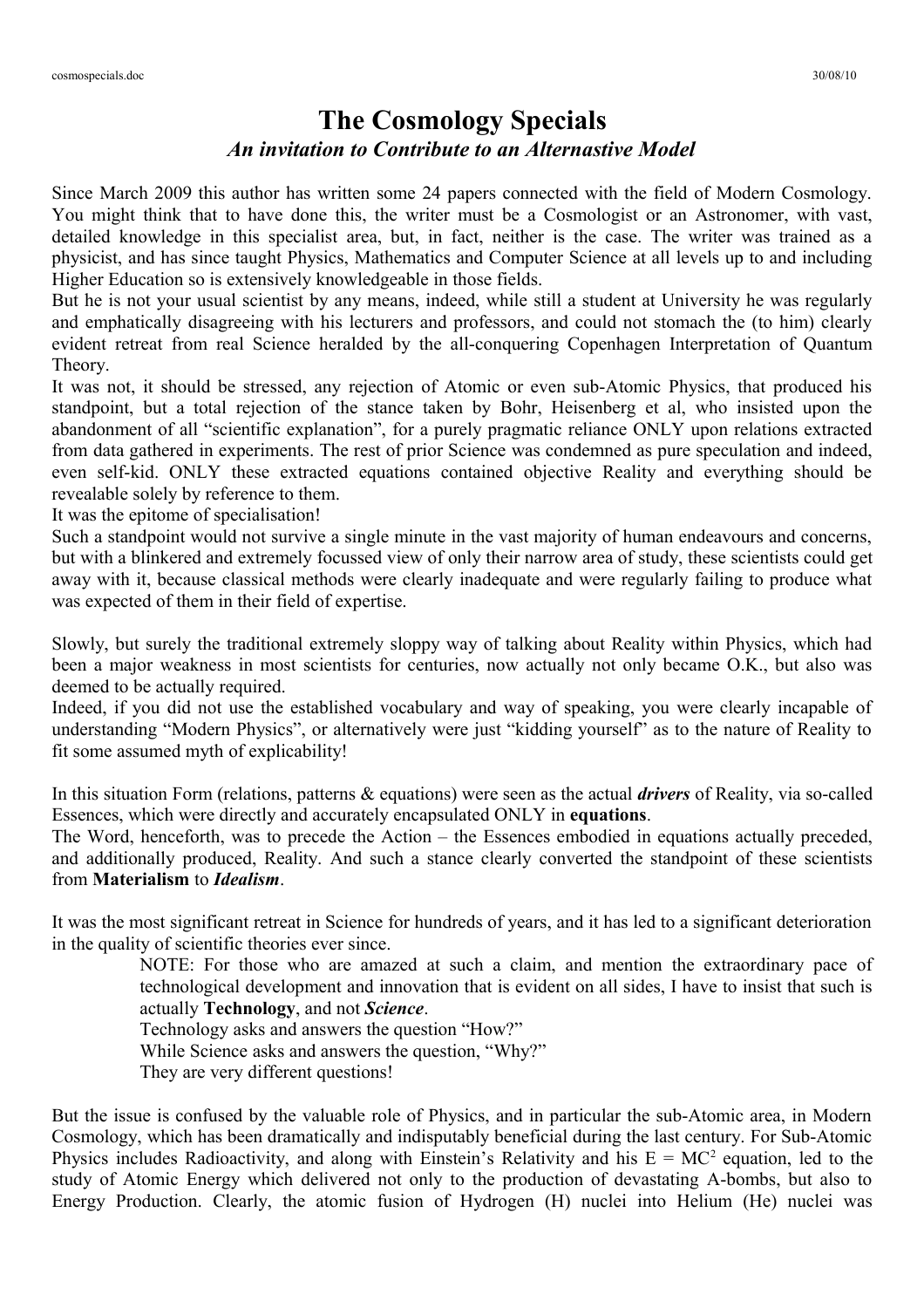significant elsewhere too. Indeed, it was this side of Atomic Physics that had a major influence upon Cosmology, because it suggested exactly how energy may be produced within a star!

Subsequent developments also showed how a successive series of processes within stars, involving a sequence of higher order fusions, could also produce the heavier chemical Elements up to and including Iron (Fe)

Physics had been giving Cosmology what it needed to explain the variety of stars in the Heavens, and to even pencil-in suggested life-trajectories for literally all stars.

And Hubble's observations of galaxies, which showed that the whole Universe seemed to be expanding away from some common centre, led to the idea of the Big Bang.

Cosmology became largely Physics, but Physics had become predominantly Copenhagen School with all its major flaws. Starting with equations meant seeking Truth solely within these deemed-to-be "essential driving relations" ONLY.

Physics had become Mathematics, and hence so had Cosmology!

My student doubts slowly matured into scientifically well-founded ideas, and even solid philosophical differences with the all pervading consensus. I knew they were wrong!

The problem was, in a milieu dominated by my opponents to single-handedly deliver answers to the by now complicated fabric of assumptions, ideas, equations and inspired speculations.

Initially, I did not turn to Cosmology: the problems certainly lay elsewhere, and they must be tackled first. It was clear that the first tasks were in both Philosophy and Scientific Theory.

I therefore attempted to trace through the most basic Processes and Productions of Abstraction, which were clearly profoundly significant in how Mankind attempted to understand the World.

This was a major undertaking, but invaluable in addressing these questions. From the solution to that problem it was possible to trace the different methodologies of both Science and Mathematics, and it did finally prove possible to identify exactly where these disciplines diverged. Perhaps the most important discovery was that equations DID NOT exist within Reality-as-is, as we both formulate and use them. They were extracted ONLY within extensively farmed and then controlled localities, which were termed Domains of Applicability.

The philosophical errors were then investigated to see where exactly Science and Mathematics had actually taken their own different paths and where they led, but what was initially revealed was much more basic and profound.

The crucial first assumption in both these (and many other) approaches turned out to be **Plurality** – which saw Reality as composed of contributing **Wholes**, which themselves were made up of constituent **Parts**. The crucial error was to see a hierarchy of all these Parts as *wholly separable*.

Now this is extremely significant, because it assumes that though these Parts will be acting along with many others to produce the phenomena of the real World, they were also assumed to NOT be in any way transformed by their interactions: they remained the same!

They continued to retain their individual integrities and merely acted simultaneously together with others.

And this succession of unchangeable Parts went all the way down level by level to finally arrive at what could ONLY be immutable, and eternal basic or fundamental units, with associated final laws of their interactions.

This idea, termed **Reductionism**, became the main principle concerned with all theories, and was, in fact, derived directly from the assumption of Plurality.

It was of course, completely UNTRUE!

Plurality is NOT the mode of existence of all things in Reality. Indeed, it is very much closer (though not completely accurate) to see Reality as entirely **holistic**!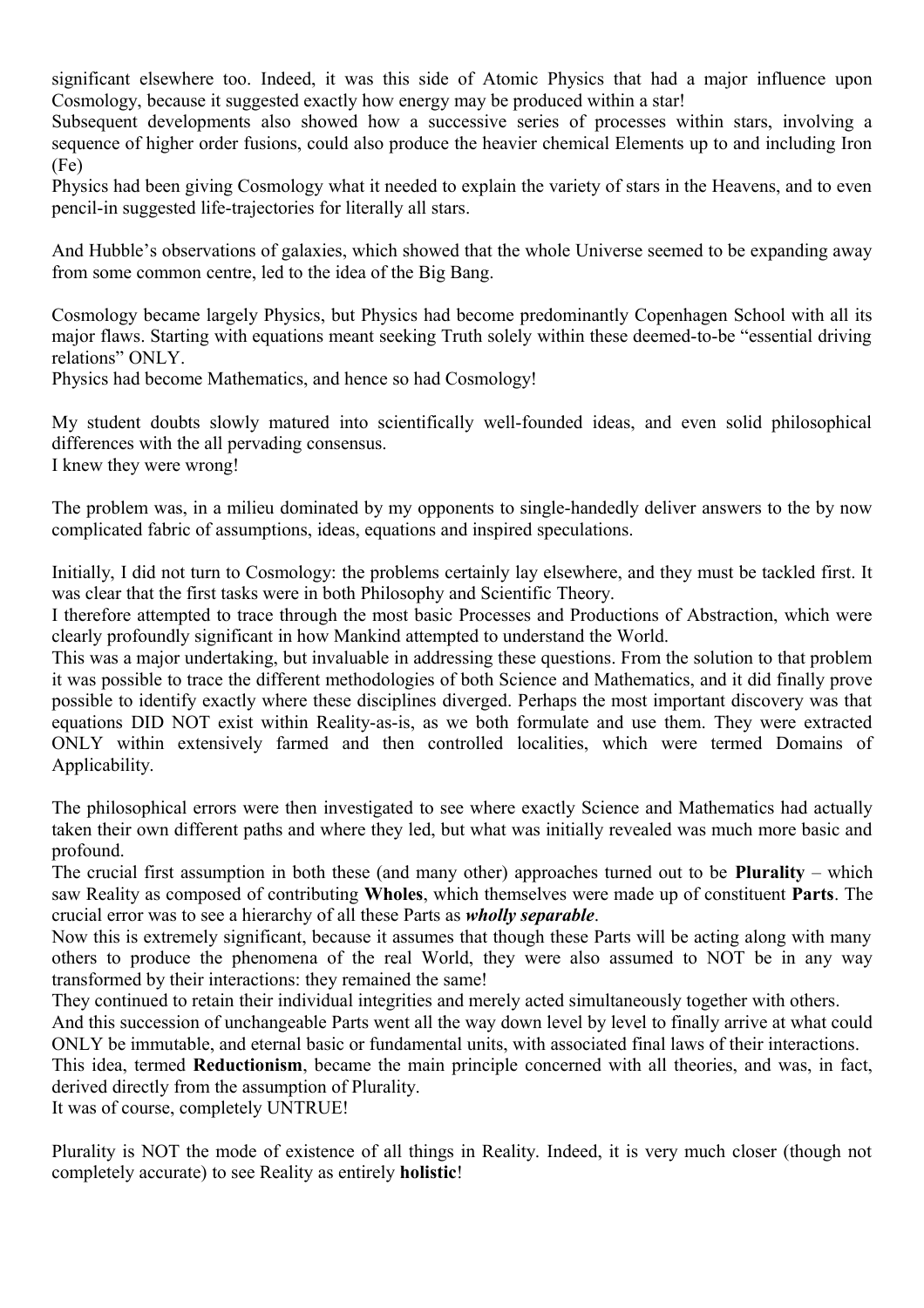However, the pluralistic assumptions could indeed help, but *only* when Mankind could so control the given situation, that most things would be held firmly constant, and a Domain was thus created in which Plurality was close to being true, and hence for a small subset (usually a pair) of key parameters, they could be revealed as clearly and definably related.

This did not seem to be a problem, as long as the Domain could also be identically set up for when the extracted relation was to actually be *USED*!

Then, it did indeed give correct predictions and enabled a vast useful technology-penumbra to be erected around every pluralistically extracted relation or its abstracted form - the **equation**.

The problems arose, however, if the Domain's boundaries were transgressed.

Then, the equations no longer worked, and the new situation had to be similarly controlled and investigated to allow yet another, different pluralist Domain to be erected and maintained, and in which *its* relevant pluralist relations could be extracted.

So, Mankind wasn't too inconvenienced, and motored on at an increasingly accelerating rate.

BUT, if ever such Domains of control could NOT be set up, you didn't get anywhere; those avenues were CLOSED!

Indeed, you were in such deep trouble that you could not follow the well-defined pluralist path of isolation, extraction and abstraction via controlled Domains.

The cleverer scientists tried to **emulate** the non-interveneable situation via a series of artificially set-up stepping-stone Domains with **thresholds** that would indicate exactly where to switch Domains and equations. But two things worked against such a frig.

**FIRST**, many situations could not be splittable into these erected Domains, and

**SECOND**, they could only be *retrospective* frigs, and hence could never reveal the emergence of anything entirely new. And there are yet a further two sound reasons for this. The first is that to cope with thresholdtriggered switches, they just had to have been extracted from real observed data, and secondly the assumption that the individual, multiple contributions would remain unchanged after switching is almost certain to be incorrect.

Such methods implicitly assume everything except the relation to which the trigger is attached will stay as they were. This has no foundation whatsoever in data collected. It would be true ONLY if the Domain *remained* applicable for other relations when the key relation has to be terminated. [There do occur situations in which this is true, but nowhere has it been properly established, in fact the justification can only be by inference when, after a switch, we still get away with the other relations still holding, and the new set up delivers something like what is the case

Now also, and quite separately, a computer-based alternative was increasingly being used [Yes, we did use to do simulations by hand, without computers, but I don't recommend it]

Here, though you didn't control Reality, you *could* "set up" a "Domain" as part of a computer simulation. In these circumstances the chosen Domain could be artificially, and indeed virtually, created when it couldn't be in concrete Reality. With a whole series of such simulated Domains within such programs, the "researcher" could create his favoured threshold triggered switches between them. Of course such computer systems HAD to also get incoming data to enable the software to run the simulation and fire the triggers in response to real data, but the "world" reacting to this concrete data, was decidedly **virtual**!

These programs got to be so commonplace that most people actually "expected" these simulations to be able to predict anything, including unique situations that had had never happened before and hence were NOT programmed for.

People's expectations of Weather Simulations are the most common case in point.

But such programs cannot predict what their software does not include as a possibility, and hence they never will get such situations right!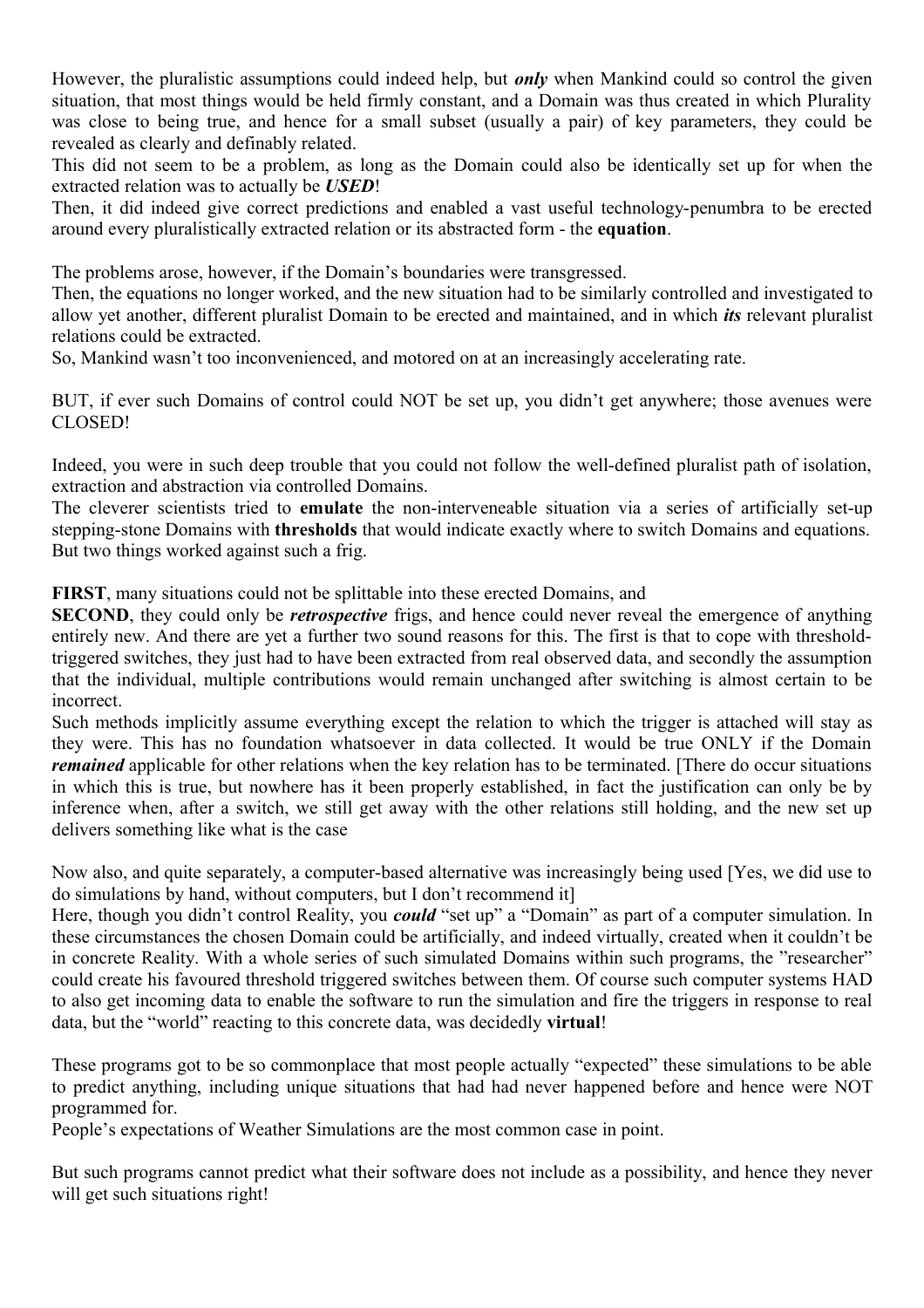What we needed in Science was what can only be labelled as a **Holistic Scientific Methodology**, which would enable mutually defining contributions to be dealt with effectively. All pluralistic assumptions would have to go in ALL dynamic, qualitatively changing processes, and there a wholly new kind of Science would have to prevail.

The question is, "What would such a form of Science have, to entail: what indeed would replace our banker **pluralist experimental methodology**?

Now this IS indeed the problem!

Our whole method rests upon holding down most active features, to reveal the simplified relation between those we have left to vary. As soon as such controls are impossible, we somehow have to treat Reality on-thefly – all happening at once, and everything affecting everything else.

How on Earth can we do that?

The answer is that we have to understand holistic changes – that is complex, multi-part and mutually affecting, integrated and wholly qualitative process of changes. And to do this there are big as yet untackled problems.

For one thing, the way that significant, qualitative change occurs is via *episodic* Events called **Emergences**!

NOTE: There is a myth that large amounts of incremental quantitative changes actually accumulate to produce real qualitative changes, but it is incorrect. We are talking about integrated and indeed holistic Systems, where all elements affect and mediate one another: in such a context this myth is untenable.

And during such revolutionary Events, which occur TO complete and stable systems, these become first gradually undermined and then actively dismantled, so that after a major qualitative and indeed creative Event, a wholly new, stable Level emerges from the ruins.

Now such New Levels have many entirely new entities, properties and indeed laws (the Origin of Life is an excellent example), and many of the key parameters of the prior Level (isolated, extracted and abstracted into predictive equations), DO NOT carry across as such into the New Level. Thus, the assumptions of continuity embodied in Reductionism finally bite the dust!

You cannot derive anything about any such New Level from variables, properties and laws of the prior Level. No one has managed it yet in any such transition, and indeed, never will using our current assumptions and methods.

Yet similar transitions, such as Changes of Phase (e.g. Solid-to-Liquid, and Liquid-to-Gas) can, and indeed, *must* be explained holistically very well indeed!

And Darwin's theory of Natural Selection is a holistic law, as is Wegener's explanations of Plate Tectonics. Thus, to tackle the difficulties now presently cropping up all over the place in current Science, a very different methodology to that based on Plurality must be revealed and developed.

These questions require new tools, indeed a New Science!

Now it is clear the Cosmology is just such an area of Reality, where pluralist assumptions and methods are NOT applicable. We cannot (though many purport to try) arrange a Supernova, or set up a trajectory of actual star development, or even experiment with Big Bangs.

Like much of Geology and literally all Evolution, this area cannot avoid real, qualitative change. It is peppered with Emergence Events throughout, and clearly a sound Cosmology MUST be grounded in the soundest understanding of this crucial type of Transforming Event.

Without such an approach, Cosmology is being dragged into the same bottomless pit of purely formal considerations like Physical(?) Singularities, Parallel Universes, and entities popping in and out of total Nothingness, which along with others of the same ilk abound in this sorely, wounded Science.

NO! Cosmology, as with all other investigations, which involve Evolution (that is significant, progressive and qualitative change) MUST start from Emergences, and to even begin, it requires a revolution in assumptions and methods.

The problem has been known for over 200 years!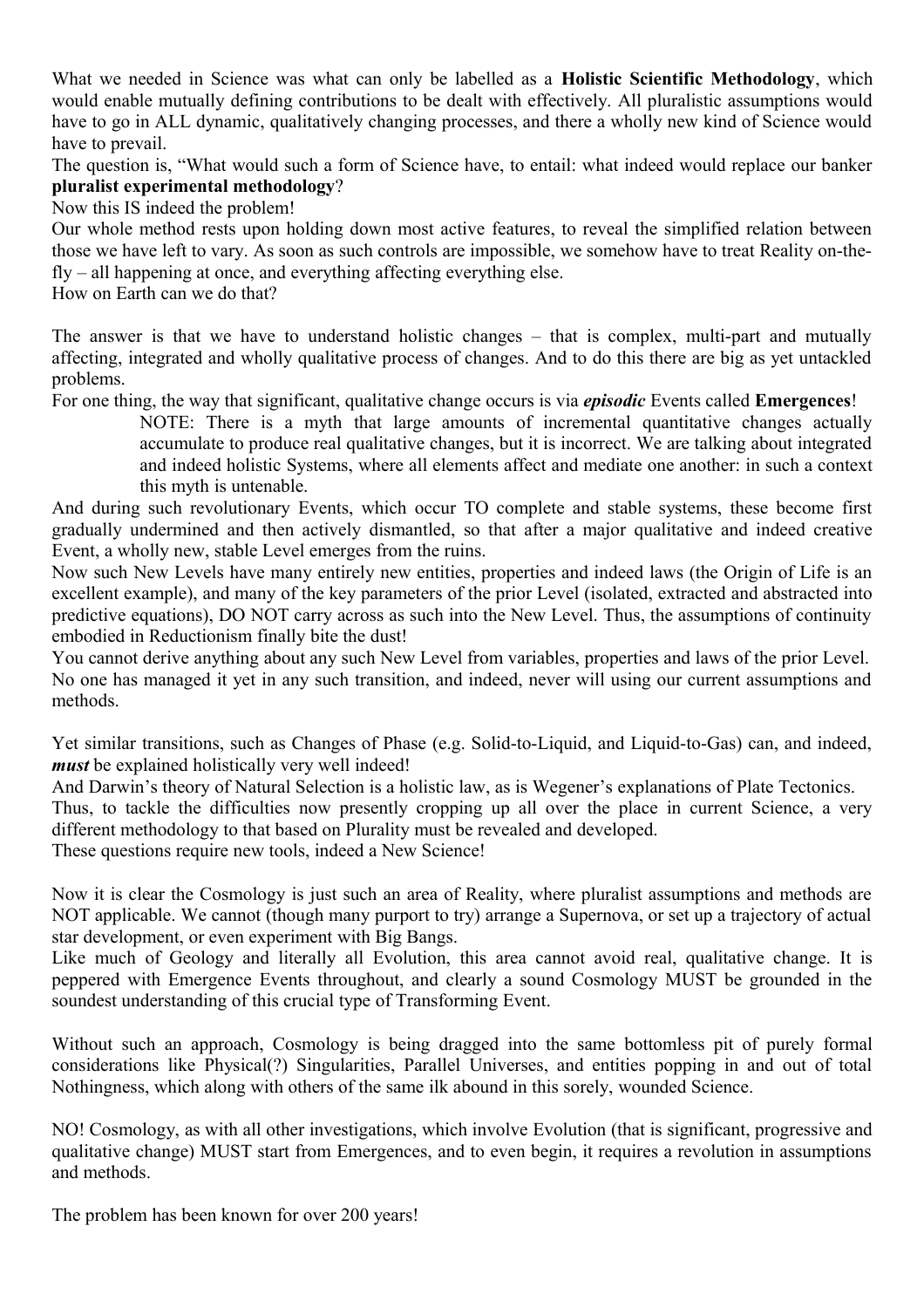Hegel clearly identified it, and indicated that a Science of Qualitative Change was already essential, but he was "*only a philosopher"*, and though extremely well informed of the Science of his time, both he and it were not yet ready for such a task.

The time for it is now! Indeed, it is considerably over-ripe for this necessary development. And yet the task is still hardly begun!

For this reason I have decided to present my own contributions in various ways. There is a substantial body of work on Emergences. Indeed 2009 saw the production of the **Theory of Emergences** (published August 2010), and the work on Cosmology will be delivered in TWO different ways.

The first will deliver all my contributions in chronological order, and will include everything as published (warts and all). The reason for this approach is that as it is based upon a different philosophical standpoint and gains have not come easily, it is important that I do NOT deliver a carefully sanitised and massaged version of my ideas to insinuate them into my readers support. On the contrary, I KNOW it is vital that readers see the errors as and when (and indeed why) they arise. For, try as you might, a present day investigator is constantly sucked into the usual assumptions and techniques, and only slowly do you realise your **OWN** problems in carrying out such a task.

To lay everything out, as it actually occurred, and to see at what issues reviews, corrections and even wholesale changes were necessary, will certainly encourage the reader to actually join in with his responses to clearly evident mistakes.

This is NOT a one-person job!

Indeed, it is very much more difficult than pursuing a specialism within a generally agreed consensus. The researcher has to constantly be questioning what most scientists assume has already been conclusively established by others.

So, in reading these papers in the order in which they were written, will NOT be like reading a polished and "perfected" book, but more like listening to, and responding to ideas in a discussion in a new area: indeed like being an actual participant!

There were (unavoidably) many mistakes and wrong turnings, and observing the trajectory from the outside, will certainly make these easier to see, and perhaps easier to formulate your own alternative. The presence of this author's realisations and corrections in following papers also allows the reader to compare them with his/her own, and they themselves begin to erect their own coherent view on these issues.

Now, such an approach is not only unusual, it is almost unknown. You cannot use the usual paper publishing sequence to do this, it is much too spread out in time.

With this method, all the papers are available together, and the reader's responses are immediate and can be immediately compared with the author's slant on a solution. In the time it takes to read the whole series, the reader will have developed their own view of the whole thing. Only with such immediate feedback can everything be remembered and re-weighed!

It is why I spend most of my time reading my own writing: it is by far the most important source of new contributions.

In the usual process of publication, a great deal of trouble is taken with most papers to convince the reader that all problems have been given due attention and what is delivered there provides the best solutions. And books are even more massaged to deliver a seemingly unassailable trajectory of logic and proof.

So, this alternative will certainly elicit criticism, **and so it should!**

But criticism always demands a consequent commitment – the critic must provide his alternative. A diatribe, which only pulls down a particular point, is NOT what is required here.

And, by delivering the whole body of work, such individual "point-making" will hopefully not be what happens, if only for the reason that the error may well be addressed in the next paper.

Both this author AND the critic is helped by the immediate availability of the whole sequence of writings. By the time a genuine critic has finished reading the whole set, he/she will also be in a position to present a

coherent alternative.